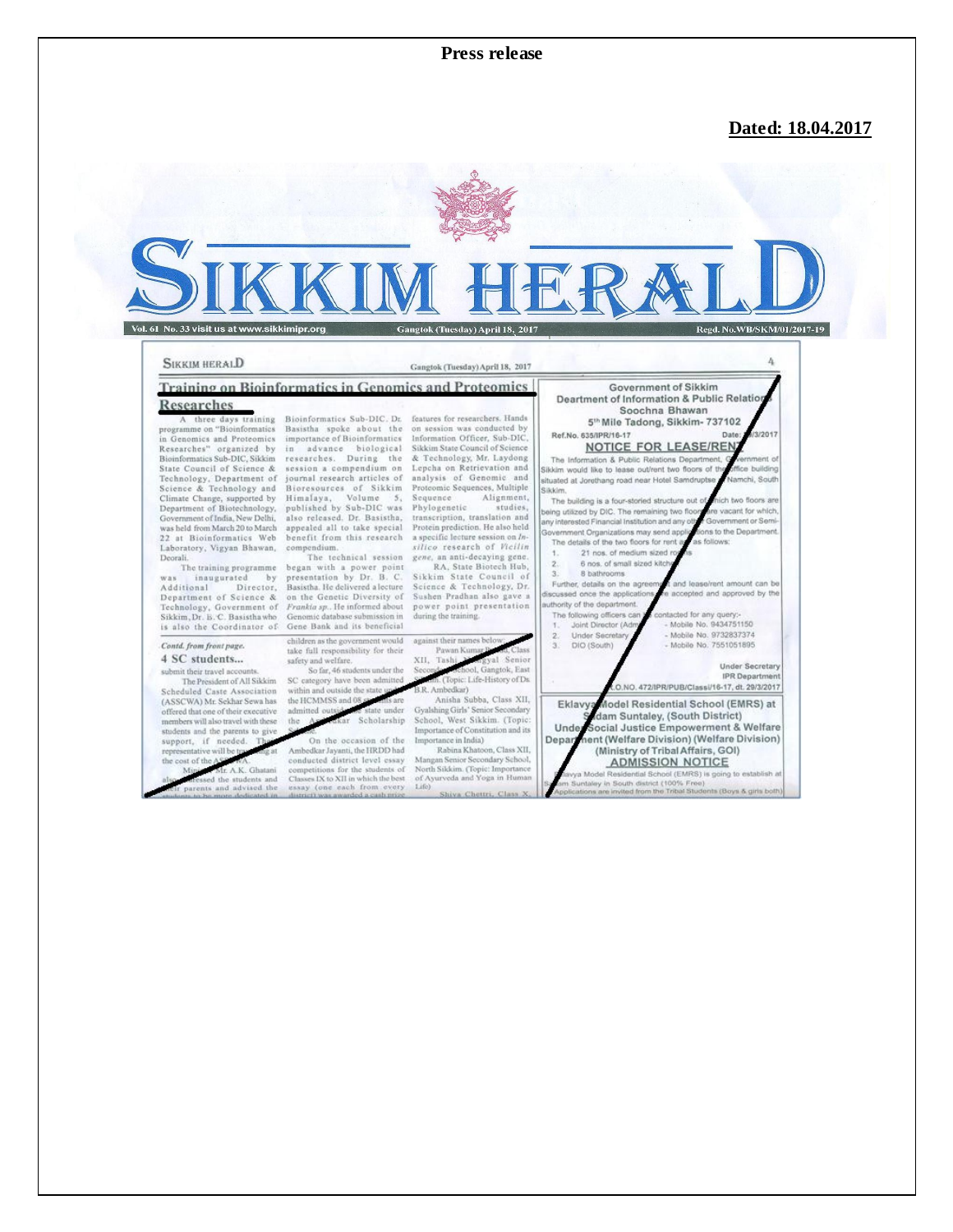## **Report**

## **"Training on Bioinformatics in Genomics and Proteomics Researches"**

**Dated: 22.03.2017**

Three days training programme on "**Bioinformatics in Genomics and Proteomics Researches**" was conducted by Bioinformatics Centre, Sikkim State Council of Science & Technology, Department of Science & Technology and Climate Change, Government of Sikkim on  $20^{th}$  &  $22^{nd}$  March, 2017.



 The training programme was formally inaugurated by Dr. B. C. Basistha, Additional Director, Department of Science & Technology, Government of Sikkim. Dr. Basistha who is also the coordinator of Bioinformatics centre welcomed all the participants and the staffs in the training programme.

The technical session began with the power point presentation by Dr. B. C. Basistha. He delivered lecture on the Genetic Diversity. He explained briefly about sequencing and Phylogenetic analysis of *Frankia* using software's like PHYLIP and MEGA 6. He also briefly explained about the DNA sequence submission in a Gene Bank. He described the technique of DNA finger printing, Polymerase Chain Reaction or PCR and RFLP in short. He added a short note on the arrangement A, T, G, and C in the gene in a sequence which is responsible for protein synthesis which subsequently decides the morphological make-up of an organism. It is also possible to construct the evolutionary (Phylogeny) tree by aligning these sequences among species, varieties or genus of an organism with the help of bioinformatics tool. The sequencing of gene produces large number of data which are stored in computers. These data can be used to study the evolutionary history, drug designing etc. In this way, it forms an interface between the computational and biological science that gave birth to a new field called "Bioinformatics".